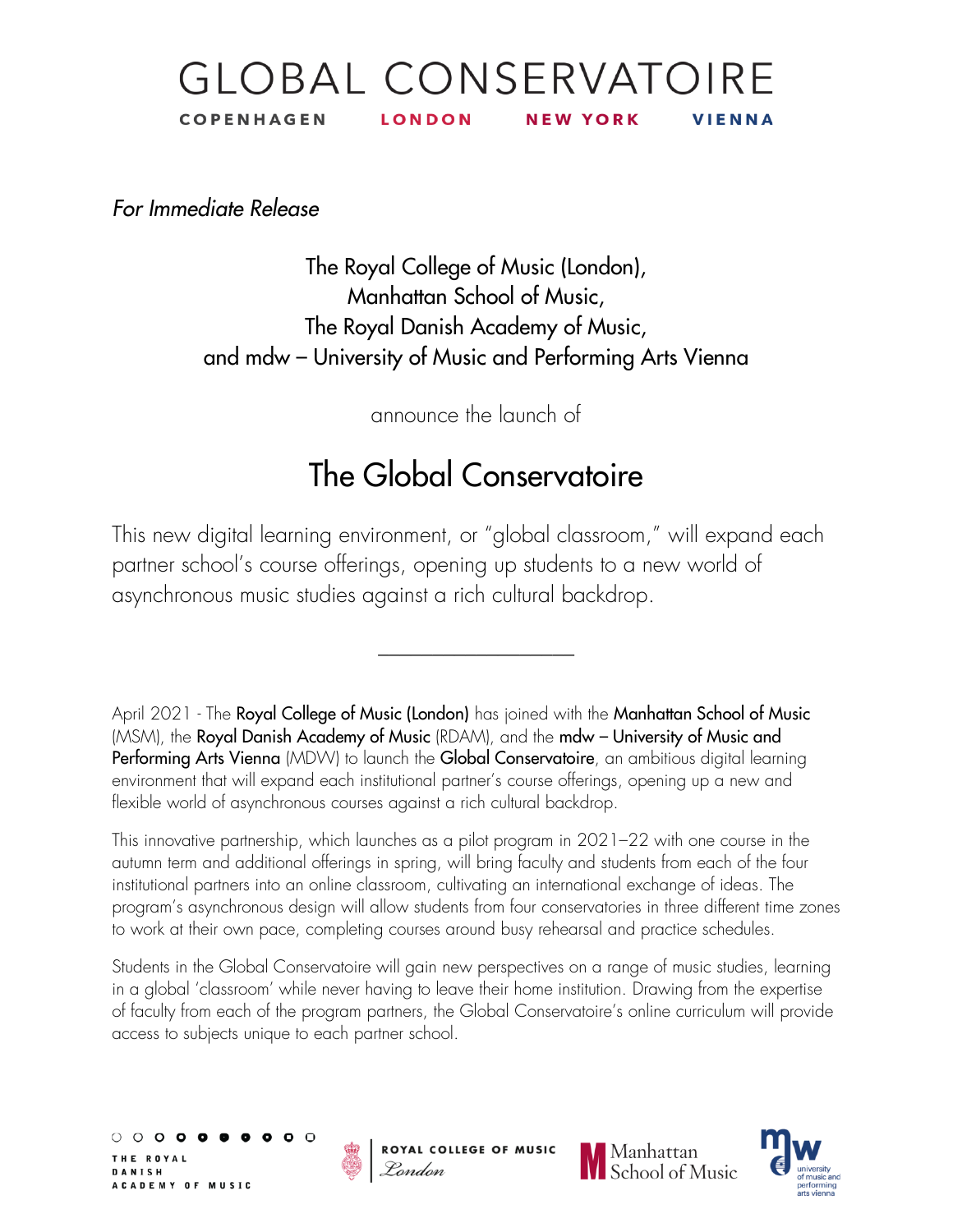The first year or pilot phase will offer eight courses in 2021–22 with the Global Conservatoire's offer expanding each year during the partnership's first five years. The resulting courses will provide students with a diverse choice, with offerings equally apportioned among the four partner schools.

The Global Conservatoire, which will be available to both undergraduate and postgraduate students, seeks to draw on its partners' wide-ranging background and extensive collaboration in distance learning prior to the COVID-19 pandemic, combined with the lessons learned from last spring's rapidresponse pivot to online learning through this academic year. By consolidating its partners' collective experience in the digital realm and unique subject expertise, the Global Conservatoire is a groundbreaking initiative that transcends borders, connecting students from four prominent international conservatories into what will eventually become a virtual, transnational academic hub or 'global college town.'

From a statement issued by the leaders of the Global Conservatoire's four partner institutions, Professor Colin Lawson, Director, RCM; James Gandre, President, MSM; Uffe Savery, President, RDAM; Ulrike Sych, Rector, MDW:

"We are so pleased that an idea sprung from our collective discussions in the autumn of 2019 has blossomed so fully and efficiently, and with an immediacy that reflects the times in which we find ourselves.

Individually, each institution that comprises the Global Conservatoire (GC) educates future artists, arts administrators and educators. What the GC, an entirely new type of virtual inter-university, international environment, will do is effectively broaden each of the four partners' curricular offerings and add a truly global dimension to their students' learning experience.

We are proud to launch the Global Conservatoire and to welcome our students to a new digital age of global learning."

Students seek evermore globally informed and progressive courses, as well as flexible study patterns, greater subject choice, and a variety of delivery styles. The Global Conservatoire partners understand the value of adapting to meet students' needs. By drawing on world-leading education principles that harness the digital sphere, this exciting partnership will transform the quality and methods of online teaching in performing arts higher education, and, in doing so, bring students heightened digital fluency and an enhanced global perspective.

#### For more information, please contact:

Talia Hull Director of Communications Royal College of Music 07834 431 007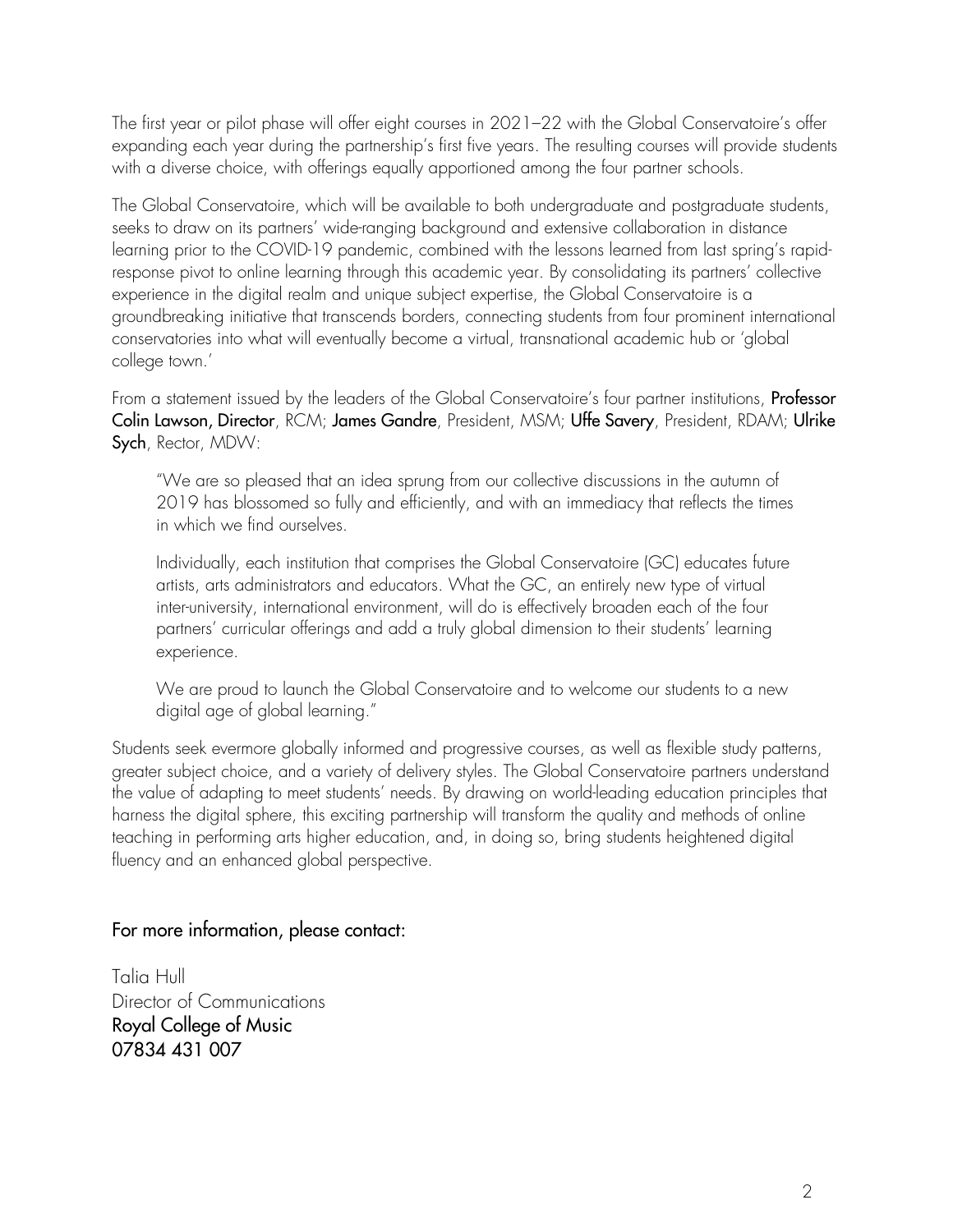# Notes to Editors:

#### ABOUT the Royal College of Music

Founded in 1883, the Royal College of Music (RCM) is a world leading music conservatoire with a prestigious history and contemporary outlook. Our 900 undergraduate and postgraduate students come from over 55 countries and are taught in a dynamic environment, leaving the RCM to become the outstanding performers, conductors and composers of the future.

For the sixth consecutive year in 2021, the RCM was ranked as the top institution in the UK for the Performing Arts in the QS World University Rankings. RCM was also ranked the top UK conservatoire for music in The Times and Sunday Times Good University Guide 2019 and top music conservatoire for overall student satisfaction in the 2018 National Student Satisfaction (NSS) Survey according to the Times Higher Education.

RCM professors are leaders in their fields and, under such expert guidance, RCM students regularly achieve remarkable success around the globe.

Among our alumni are composers and performers such as Sir Hubert Parry, Benjamin Britten, Gustav Holst, Samuel Coleridge-Taylor, Lord Lloyd Webber, Rebecca Clarke, Anna Meredith, Clemency Burton-Hill, Dame Joan Sutherland, Dame Sarah Connolly, Gerald Finley, Sophie Bevan, Louise Alder, Ralph Vaughan Williams, Mark-Anthony Turnage and Sir Thomas Allen.

Regular visitors to the RCM include Bernard Haitink, Sir Thomas Allen, Vladimir Ashkenazy, Alina Ibragimova and Lang Lang. Our recent honorary doctorates include Sir Antonio Pappano, Jonas Kaufmann, Dame Kiri Te Kanawa, Sir Roger Norrington, Sir Bryn Terfel, Steve Reich and Maxim Vengerov (Polonsky Visiting Professor of Violin).

#### ABOUT Manhattan School of Music

Founded as a community music school by Janet Daniels Schenck in 1918, today [Manhattan School of](https://www.msmnyc.edu/)  [Music](https://www.msmnyc.edu/) (MSM) is recognized for its more than 900 superbly talented undergraduate and graduate students who come from 44 countries and nearly all 50 states; its innovative curricula and worldrenowned artist-teacher faculty that includes musicians from the New York Philharmonic, the Met Orchestra, and the top ranks of the jazz and Broadway communities; and a distinguished community of accomplished, award-winning alumni working at the highest levels of the musical, educational, cultural, and professional worlds.

The School is dedicated to the personal, artistic, and intellectual development of aspiring musicians, from its Precollege students through those pursuing doctoral studies. Offering classical, jazz, and musical theatre training, MSM grants a range of undergraduate and graduate degrees. True to MSM's origins as a music school for children, the Precollege program continues to offer superior music instruction to 475 young musicians between the ages of 5 and 18. The School also serves some